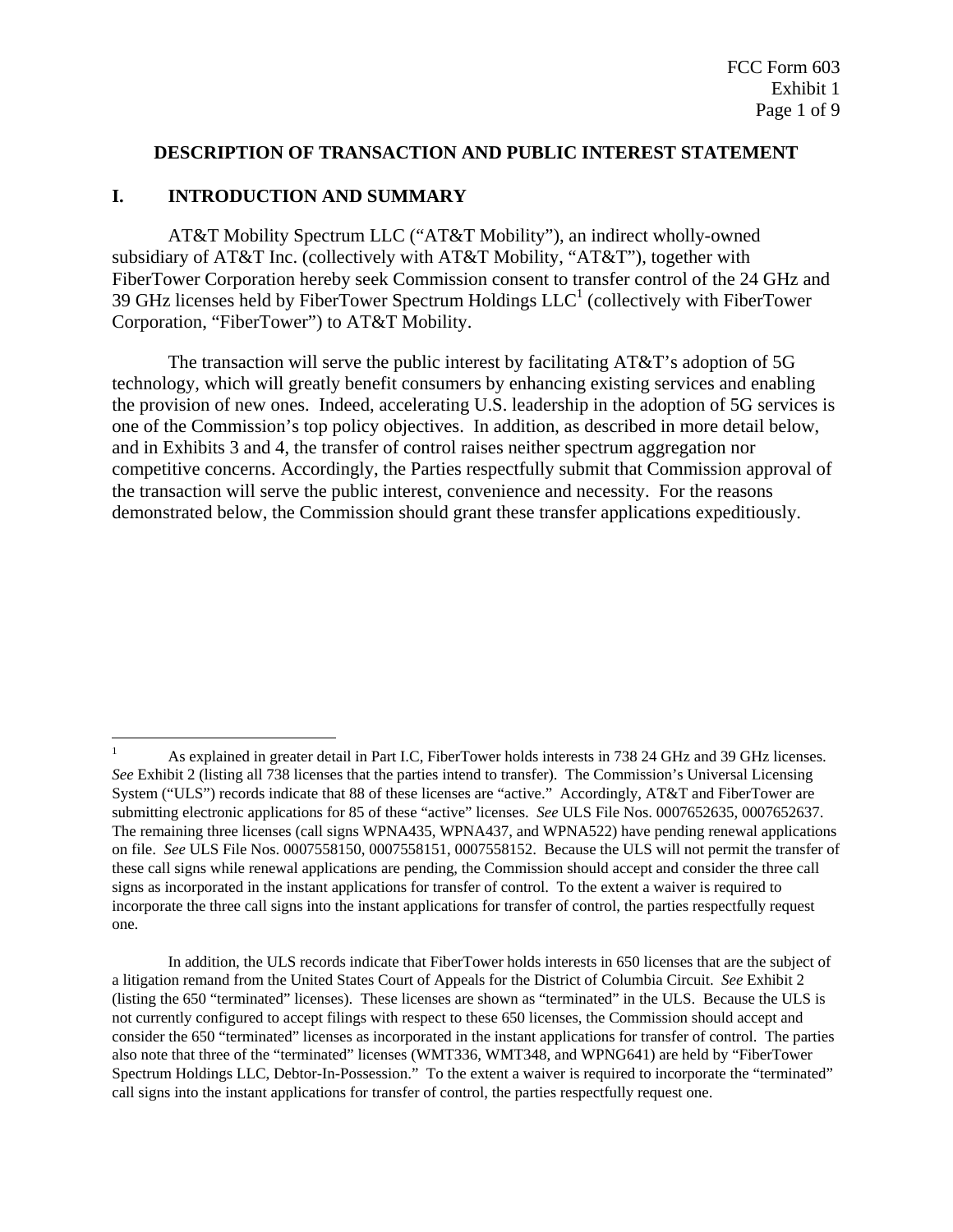# **II. DESCRIPTION OF THE APPLICANTS, THE LICENSES, AND THE TRANSACTION**

# **A. The Applicants**

1. AT&T

 AT&T Mobility is a wholly-owned indirect AT&T subsidiary. AT&T is a leading provider in the United States of wireless, Wi-Fi, high-speed Internet, local, and long distance voice, mobile broadband, and advanced TV services, as well as worldwide wireless coverage and IP-based business communications services.2

In evaluating transfer of control applications under Section 310(d), the Commission focuses on whether the proposed transferee is qualified to hold Commission licenses.<sup>3</sup> The qualifications of AT&T to hold and control Commission licenses, including 39 GHz licenses,<sup>4</sup> are matters of public record.<sup>5</sup> The Commission has properly found that the qualifications of AT&T to hold Commission licenses are well-settled and that there is no reason to re-evaluate them in each proposed transaction.  $6\text{ Therefore, there is no question that AT&T possess the }$ qualifications required to acquire control of the FiberTower Licenses.

2. FiberTower

 FiberTower offers point to point and point to multipoint backhaul, leasing and equipment connectivity services using its active 24 and 39 GHz licenses.

5 *AT&T/Kaplan Order* at ¶ 9; *AT&T/KanOkla Order* at ¶ 8; *AT&T/Worldcall Order* at ¶ 8.

<sup>1</sup> 2 *See* AT&T Inc., Annual Report (Form 10-K), at 1 (Feb. 18, 2016).

<sup>3</sup> *See, e.g.*, *Applications of Cricket License Company, LLC,* et al.*, Leap Wireless International, Inc., and AT&T Inc. for Consent To Transfer Control of Authorizations,* Memorandum Opinion and Order, 29 FCC Rcd 2735, 2745 ¶ 19 ("*AT&T/Leap Order*"); *Application of AT&T Mobility Spectrum LLC and Kaplan Telephone Company, Inc. for Consent to Assign Licenses*, Memorandum Opinion and Order, 30 FCC Rcd 8502, 8506 ¶ 9 (2015) ("*AT&T/Kaplan Order*"); *Applications of AT&T Mobility Spectrum LLC and KanOkla Telephone Association For Consent to Assign Licenses,* Memorandum Opinion and Order, 30 FCC Rcd 8555, 8588 ¶ 8 (2015). ("*AT&T/KanOkla Order*"); *Application of AT&T Mobility Puerto Rico Inc. and Worldcall Inc. For Consent to Assign Licenses,* Memorandum Opinion and Order, 30 FCC Rcd 9763, 9766-67 ¶ 8 (2015) ("*AT&T/Worldcall Order*")

<sup>4</sup> AT&T, through its subsidiary Teleport Communications America, LLC, holds incumbent rectangular service area 39 GHz licenses.

<sup>6</sup> *See, e.g.*, *AT&T/Leap Order* at 2745 ¶ 19 ("AT&T has previously and repeatedly been found qualified to hold Commission licenses" and thus concluding there is "no reason" to reevaluate AT&T's qualifications); *AT&T/Kaplan Order* at ¶ 9; *AT&T/KanOkla Order* at ¶ 8; *AT&T/Worldcall Order* at ¶ 8.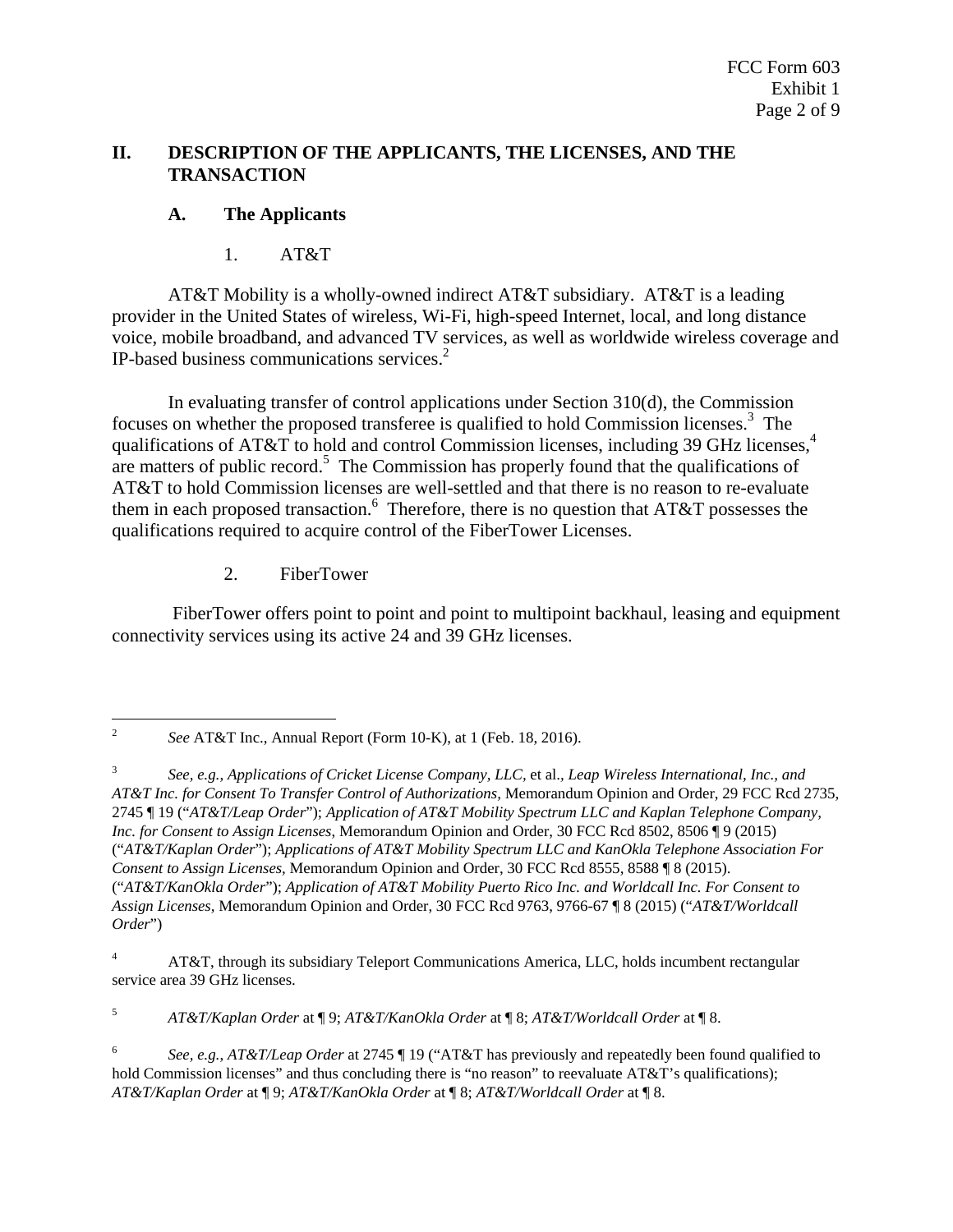## **B. Description of the Transaction**

 On January 25, 2017, AT&T Mobility, FiberTower, and all of its stockholders entered into a stock purchase agreement pursuant to which AT&T Mobility agreed to acquire all of the outstanding stock of FiberTower Corporation, after which FiberTower Corporation will become a wholly-owned subsidiary of AT&T Mobility. This will result in a transfer of control of FiberTower Spectrum Holdings LLC's licenses from FiberTower Corporation to AT&T Mobility. Under the terms of the stock purchase agreement, AT&T is thus acquiring *all* of the rights to FiberTower's licenses and authorizations, including the licenses that are the subject of the pending remand from the United States Court of Appeals for the District of Columbia Circuit (the "D.C. Circuit"). The review and approval of this transaction therefore presents an ideal opportunity to simultaneously address both the transaction itself and the Fiber Tower renewal applications on remand. As explained in more detail below, granting FiberTower's renewal applications on remand as part and parcel of granting the transaction would resolve the litigation, bring certainty to the mmW bands (and this transaction) and speed the deployment of 5G services to consumers.

## **C. The Licenses**

 FiberTower holds interests in 738 24 GHz and 39 GHz licenses. Currently, the Commission's Universal Licensing System ("ULS") records indicate that 88 of these 738 licenses are "active" wireless licenses in the 24 and 39 GHz bands. 46 of those licenses shown as "active" were renewed by the Commission in 2012. The remainder are the subject of a recent remand from the D.C. Circuit.<sup>7</sup> The Commission has not yet acted on the D.C. Circuit's remand. As set forth below, the Commission should resolve the D.C. Circuit's remand in this proceeding by granting FiberTower's requests for waivers, renewing all of the licenses, and approving this transaction.<sup>8</sup>

# **III. THE STANDARD OF REVIEW**

 Under Section 310(d) of the Communications Act of 1934, as amended (the "Act"), a license may be transferred or assigned where the Commission finds "that the public interest, convenience and necessity will be served thereby."<sup>9</sup> In making this determination, the

1

<sup>7</sup> *FiberTower Spectrum Holdings, LLC v. FCC*, 782 F.3d 692, 700 (D.C. Cir. 2015). (remanding FiberTower Spectrum's full license portfolio for the Commission "to consider anew FiberTower's requests for an extension or waiver of the substantial service requirement based on an accurate understanding of the renewal record" in light of "the proportion of licenses that have been built out"). Despite the remand, only 42 of the licenses subject to remand have been returned to "pending" status in the ULS as of this date.

<sup>8</sup> *See* Part IV, *infra.*

<sup>9</sup> 47 U.S.C. § 310(d); *see also Application of AT&T Mobility Spectrum LLC and Kaplan Telephone Company, Inc. for Consent to Assign Licenses,* Memorandum Opinion and Order, DA 15-958, ¶ 7 (2015) ("*AT&T/Kaplan Order*"); *Applications of AT&T Mobility Spectrum LLC and KanOkla Telephone Association For Consent to Assign Licenses,* Memorandum Opinion and Order, DA 15-963, ¶ 6 (2015) ("*AT&T/KanOkla Order*"); *Application of AT&T Mobility Puerto Rico Inc. and Worldcall Inc. For Consent to Assign Licenses,* Memorandum Opinion and Order, DA 15-971, ¶ 6 (2015) ("*AT&T/Worldcall Order*").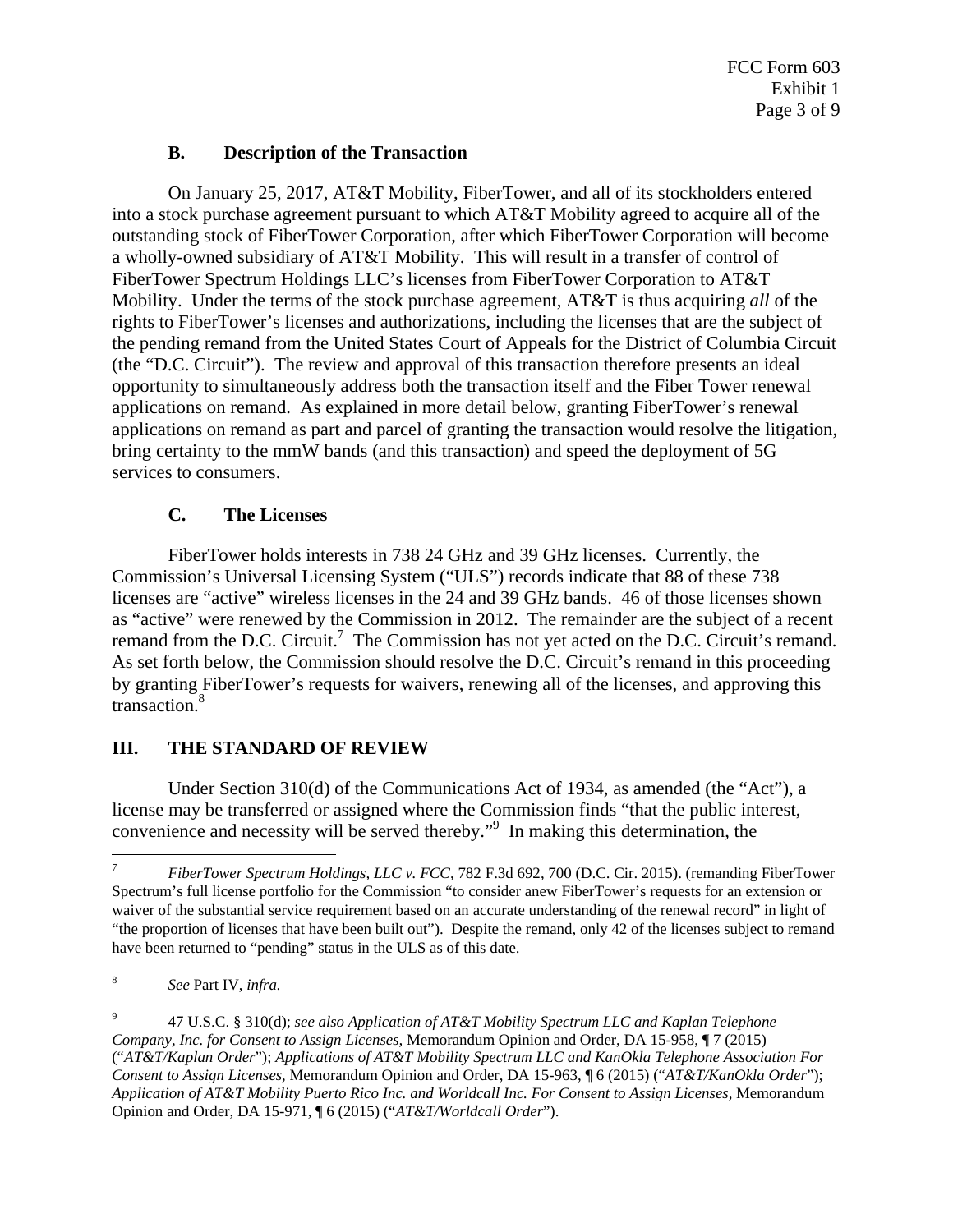Commission first assesses whether the proposed transaction complies with the specific provisions of the Act, other applicable statutes, and the Commission's rules, including whether the applicants are qualified to hold licenses.<sup>10</sup> The Commission then applies a balancing process that weighs the potential public interest benefits of the proposed transaction against any potential harm.<sup>11</sup> In its analysis, the Commission "may not consider whether the public interest, convenience, or necessity might be served by" a transaction involving an entity "other than the proposed transferee."<sup>12</sup>

 As demonstrated below, this transaction will benefit wireless consumers and does not present any potential for competitive harm. Rather, the transaction will result in consumer benefits by allowing AT&T to quickly develop and deploy 5G services using FiberTower's license assets.

# **IV. THE TRANSACTION WILL BENEFIT WIRELESS CONSUMERS AND SERVE THE PUBLIC INTEREST**

 Commission approval of the transaction will benefit consumers and promote the public interest. Indeed, the transaction will accelerate the development and deployment of nextgeneration 5G wireless services and promote competition. The acquisition of FiberTower's mmW spectrum will enable AT&T to better meet the needs of new and existing subscribers by offering improved, more robust, and more advanced 5G services. Simply put, the acquisition of this spectrum will result in a better experience for  $AT&T$ 's current and potential customers.<sup>13</sup>

 The transaction will help achieve the Commission's oft-stated and crucial goal of fostering a thriving 5G ecosystem throughout the United States. The Commission has made facilitating the deployment of innovative 5G services a policy priority, noting the consumer benefits that will come with the evolution to 5G services and technologies.<sup>14</sup> It has moved quickly to reallocate various millimeter wave ("mmW") bands for mobile uses, recognizing that the actions it takes to enable 5G today will shape American leadership in the wireless industry tomorrow.15 For this reason, Chairman Pai has urged the Commission to "allow 5G to develop in the United States as quickly as the technology and consumer demand would allow."16 Indeed,

11 *AT&T/Kaplan Order* at ¶ 7; *AT&T/KanOkla Order* at ¶ 6; *AT&T/Worldcall Order* at ¶ 6.

13 *AT&T/Kaplan Order* at ¶ 31; *AT&T/KanOkla Order* at ¶ 22; *AT&T/Worldcall Order* at ¶ 21.

14 *See In the Matter of Use of Spectrum Bands Above 24 GHz for Mobile Radio Services*, Report and Order and Further Notice of Proposed Rulemaking, 31 FCC Rcd 8014, 8017 ¶ 1 (2016) ("*Spectrum Frontiers Order*").

<sup>15</sup> *See id.* (emphasizing the importance of "securing the Nation's future in the next generational evolution of wireless technology to so-called 5G").

16 *See In the Matter of Use of Spectrum Bands Above 24 GHz for Mobile Radio Services*, Notice of Proposed Rulemaking, 30 FCC Rcd 11878, 12012 (Statement of Commissioner Pai) (2015) ("*Spectrum Frontiers NPRM*").

 $10<sup>10</sup>$ 10 *AT&T/Kaplan Order* at ¶ 7; *AT&T/KanOkla Order* at ¶ 6; *AT&T/Worldcall Order* at ¶ 6.

 $12 \t 47 \text{ U.S.C. }$ § 310(d).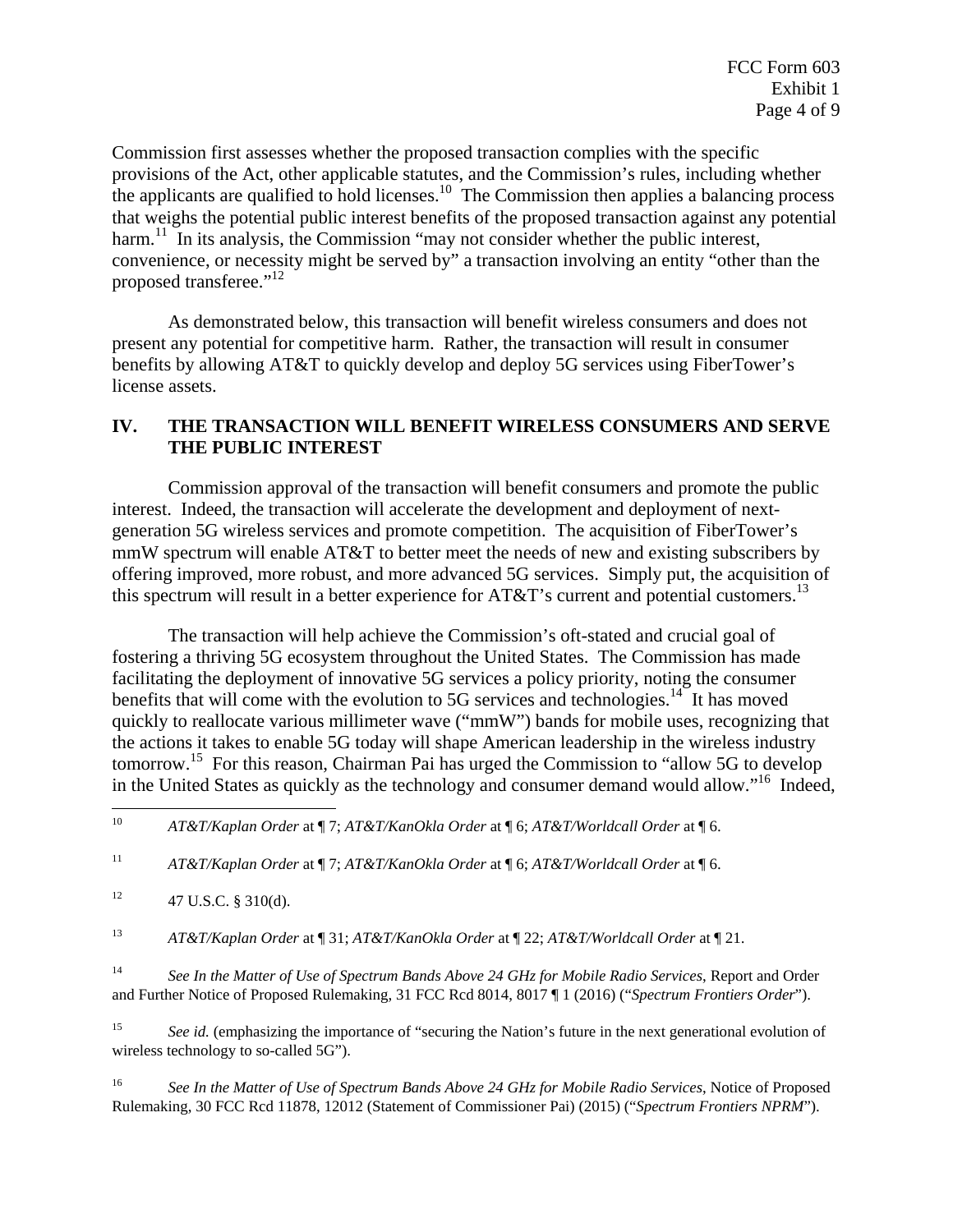the "key is to make sure the FCC does not become a regulatory bottleneck" that undermines 5G progress from the start. $17$ 

The Commission has consistently endorsed the public interest benefits of the transition to revolutionary 5G services, and it should do so again here.<sup>18</sup> AT&T is well-positioned to fully utilize the FiberTower spectrum for the high-bandwidth, high-capacity revolutionary 5G services that consumers are eagerly awaiting. As the Commission has recognized, AT&T has been at the forefront of 5G development, unveiling a 5G roadmap and conducting field trials to gain a greater understanding of 5G's potential in network environments and markets.<sup>19</sup> Building on the momentum of its early planning, AT&T recently announced aggressive 5G evolution plans for 2017 and beyond.<sup>20</sup> Further, AT&T continues to collaborate with more than a dozen global technology companies around 5G standards efforts.<sup>21</sup> AT&T's efforts are paying off – initial lab trials have already achieved speeds up to 14 gigabits-per-second over a wireless connection and have validated industry expectations for 5G latency.<sup>22</sup>

Aside from working to expedite 5G standards-setting, AT&T has launched the first U.S. 5G business customer trial in the millimeter wave bands.<sup>23</sup> AT&T worked alongside Ericsson and Intel to conduct a 5G demo featuring streaming  $4K$  HD video and real-time camera feeds.<sup>24</sup> AT&T's demonstrated commitment to making the promise of 5G a reality makes it well-suited to acquire FiberTower's 24 GHz and 39 GHz spectrum. AT&T is ready, able, and willing to push industry to promptly develop standards<sup>25</sup> and equipment for the bands and the company will work tirelessly to put a thriving ecosystem in place to maximize the 24 and 39 GHz spectrum for innovative 5G use cases.

19 *See Spectrum Frontiers Order* at 8022 ¶ 15 (*citing AT&T Unveils 5G Roadmap Including Trials in 2016*, News Release (Feb. 12, 2016), *available at* http://about.att.com/story/unveils\_5g\_roadmap\_including\_trials.html ).

20 *See AT&T Details 5G Evolution*, News Release (Jan. 4, 2017), *available at* http://about.att.com/story/att\_details\_5g\_evolution.html

21 *See id.* 

22 *See id.* 

23 *AT&T Launches First 5G Business Customer Trial with Intel and Ericsson*, News Release (Dec. 5, 2016), *available at* http://about.att.com/story/att\_launches\_first\_5g\_business\_customer\_trial\_with\_intel\_and\_ericsson.html.

24 *See id.* 

<sup>25</sup> Indeed, AT&T has been one of the most active operators in developing 3GPP standards for 5G.

 $\overline{a}$  $17$  *Id.* 

<sup>18</sup> *See Spectrum Frontiers Order* at 8017-18 ¶¶ 1-3; *In the Matter of Applications of XO Holdings and Verizon Communications Inc. for Consent to Transfer Control of Licenses and Authorizations*, Memorandum Opinion and Order, DA 16-1281 (Nov. 16, 2016) (concluding that "public interest benefits are likely to be realized" by a transaction that would result in the "introduction of innovative 5G services") ("*Verizon/XO Order*").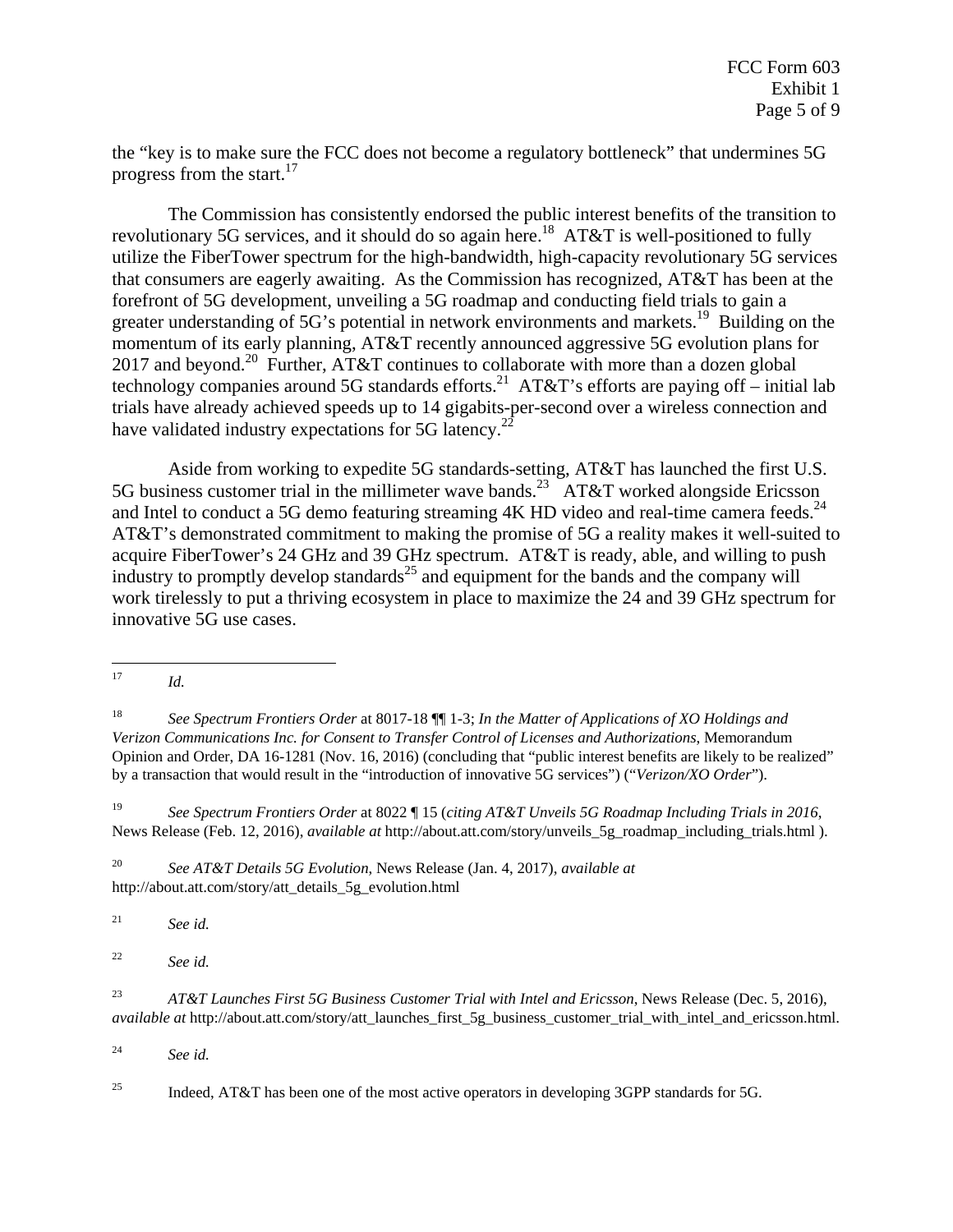Moreover, approving the transaction will help spur additional equipment development in the 24 and 39 GHz bands. AT&T's capability to harness the spectrum to support 5G services will provide vendors with a compelling reason to provide deployable equipment as soon as possible. AT&T has already been encouraging 39 GHz equipment developers to bring deployable equipment to market, and as a result, it expects to have 39 GHz equipment in its labs by the end of the year. Likewise, AT&T is well-positioned to spark equipment development and deployments in the 24 GHz band, which is on track to be converted to UMFU spectrum in the Spectrum Frontiers FNPRM. Through this transaction, AT&T will be able to lay the groundwork for the band so that it can be put to use for 5G services after the Commission's proceeding is completed. As commenters have advised, 24 GHz's favorable propagation characteristics can provide better coverage than higher frequencies.<sup>26</sup>

To fully achieve the benefits this transaction will make possible, the public interest compels renewal of all of FiberTower's licenses. Today, Fiber Tower's spectrum is either unused or underutilized for limited point to point transmission services. Indeed, the bulk of FiberTower's licenses are the subject of litigation relating to renewal applications filed before the rules for the 24 and 39 GHz bands were changed to encourage the development of 5G services.<sup>27</sup> These applications are before the Commission on remand. With its 5G evolutionary strategy firmly in place, AT&T will be able to rapidly develop and deploy FiberTower's assets, provided that the Commission acts swiftly on remand, and renews the licenses to allow them to be put to use for 5G services.<sup>28</sup>

Swift Commission action to clear up the remaining litigation and make these licenses usable for 5G services would be consistent with the Commission's recent approach in the Straight Path matter.<sup>29</sup> In that case, the Commission concluded that although Straight Path "had not actually deployed equipment with any permanency," its licenses should not be automatically terminated, as the Commission's discontinuance rules would otherwise dictate.<sup>30</sup> Citing the important public interest benefits to be gained from allowing Straight Path's mmW spectrum to be deployed as quickly as possible, the Commission determined that Straight Path should retain approximately 80 percent of its licenses with the expectation that Straight Path would attempt to

30 *Straight Path Order* ¶ 2.

 $\overline{a}$ 

<sup>26</sup> *See, e.g.,* Comments of Ericsson, GN Docket No. 14-177; IB Docket Nos. 15-256 & 97-95; RM-11664; WT Docket No. 10-112, at 8-10 (Sept. 30, 2016).

<sup>27</sup> *See Spectrum Frontiers Order* ¶¶ 1-4.

<sup>&</sup>lt;sup>28</sup> To further bolster the 5G transition, AT&T believes that the Commission should also allocate the 24 GHz band for UMFUS services.

<sup>29</sup> *In the Matter of Straight Path Communications Inc., Ultimate Parent Company of Straight Path Spectrum, LLC*, Order & Consent Decree, DA 17-40 (Jan. 12, 2017) ("*Straight Path Order*" or "*Straight Path Consent Decree*," as appropriate).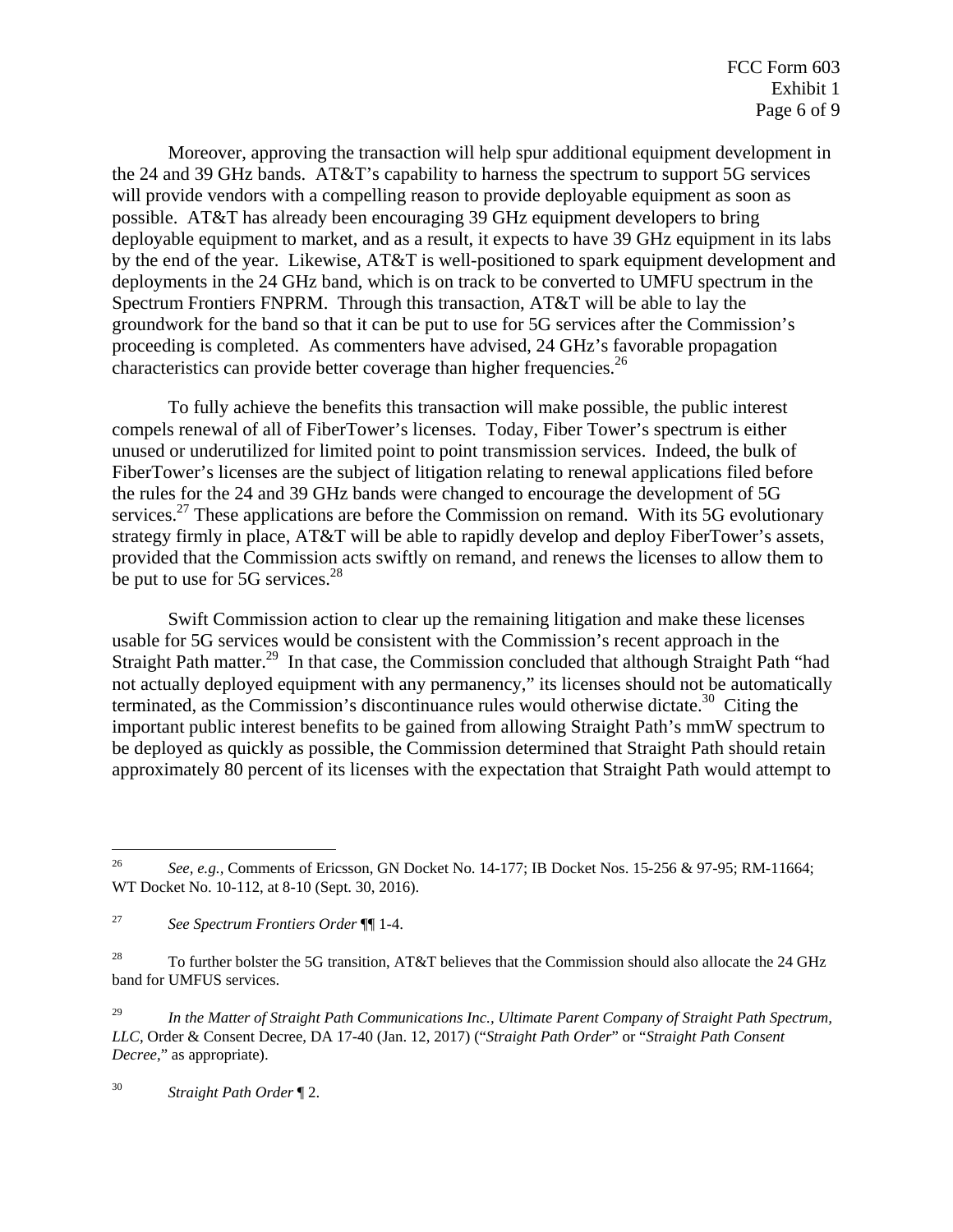sell its portfolio to a third party within 12 months.<sup>31</sup> By allowing Straight Path to retain and transfer or assign its 39 GHz licenses, the Commission sought to ensure that the spectrum is quickly put to productive use in furtherance of the 5G transition.

The same 5G policy considerations that led the Commission to allow Straight Path to retain the vast majority of its licenses apply with even greater force in this case. Indeed, equity compels similar regulatory treatment for FiberTower's licenses, albeit without the enforcement penalties. The Commission's initial determinations about FiberTower's renewal applications and waiver requests were based on assumptions about market demand and deployment that turned out to be inaccurate.<sup>32</sup> Moreover, FiberTower consistently worked in good faith to meet the Commission's buildout rules, invested hundreds of millions in developing and deploying service, and has been forthright with the Commission in its filings and applications.  $3\frac{3}{3}$  In addition, FiberTower has now reached an agreement with AT&T, a company that has the technological and financial ability to rapidly develop and deploy 5G technologies and services.

By renewing FiberTower's licenses pursuant to the D.C. Circuit remand as part of this transaction, the Commission would avoid the potential for further litigation that could tie up FiberTower's spectrum and prevent its use for 5G. As it did in the Straight Path matter, the Commission should instead act quickly to resolve the ongoing litigation in a way that would make the spectrum immediately deployable for 5G. When it comes to 5G, time is of the essence. The Commission should lift the "regulatory bottleneck" surrounding FiberTower's licenses and unleash the spectrum for 5G use.<sup>34</sup> Further, as explained below, there are no potential harms competitive or otherwise—that would result from approval of this transaction.

34 *Spectrum Frontiers NPRM* at 12012 (Statement of Commissioner Pai).

 $\overline{a}$ 31 *Id.* ¶ 3 (requiring Straight Path to surrender only 196 of its 39 GHz authorizations). The *Straight Path Order* resolved an investigation that alleged not only that Straight Path had not actually deployed service, but that its renewal applications falsely represented that it had done so. *Id.* ¶¶ 1-3. Under the Order, Straight Path agreed to a \$100 million fine, with \$15 million to be paid upfront on an installment basis, and the remainder to be suspended for 12 months, during which time Straight Path may transfer or assign its license portfolio. *Id.* ¶ 3. If Straight Path agrees to sell or transfer its remaining licenses, it must pay the Commission 20% of the proceeds. *Straight Path Consent Decree ¶* 16. If Straight Path is unable to sell or transfer its remaining licenses after 12 months, it must pay the Commission the remaining \$85 million fine or surrender to the Commission all of the licenses remaining in its portfolio. *See id. ¶* 15.

<sup>&</sup>lt;sup>32</sup> Indeed, the Commission pointed to Straight Path's assertions that it was able to build facilities and offer "substantial service" in all of its license areas as proof that FiberTower's claims about the difficulty of deploying service and the lack of market demand were inaccurate. *See FiberTower Spectrum Holdings, LLC*, Memorandum Opinion and Order, 28 FCC Rcd 6822, 6840 ¶ 38 ("*Commission FiberTower Order*"). In light of the more recent disclosures in the *Straight Path Order*, however, it appears that Straight Path's experience did not disprove FiberTower's descriptions of market conditions, but rather confirmed them. *See Straight Path Order* ¶ 2 (stating that, contrary to Straight Path's buildout representations, it had not actually deployed permanent facilities).

<sup>33</sup> *See* ULS File No. 0005245093 at Attachment H, at 1-2 (Sept. 2, 2016) ("*FiberTower Legal Memo*"). AT&T incorporates by reference the arguments raised in the *FiberTower Legal Memo* urging the Commission to waive the substantial service requirements and renew FiberTower's licenses.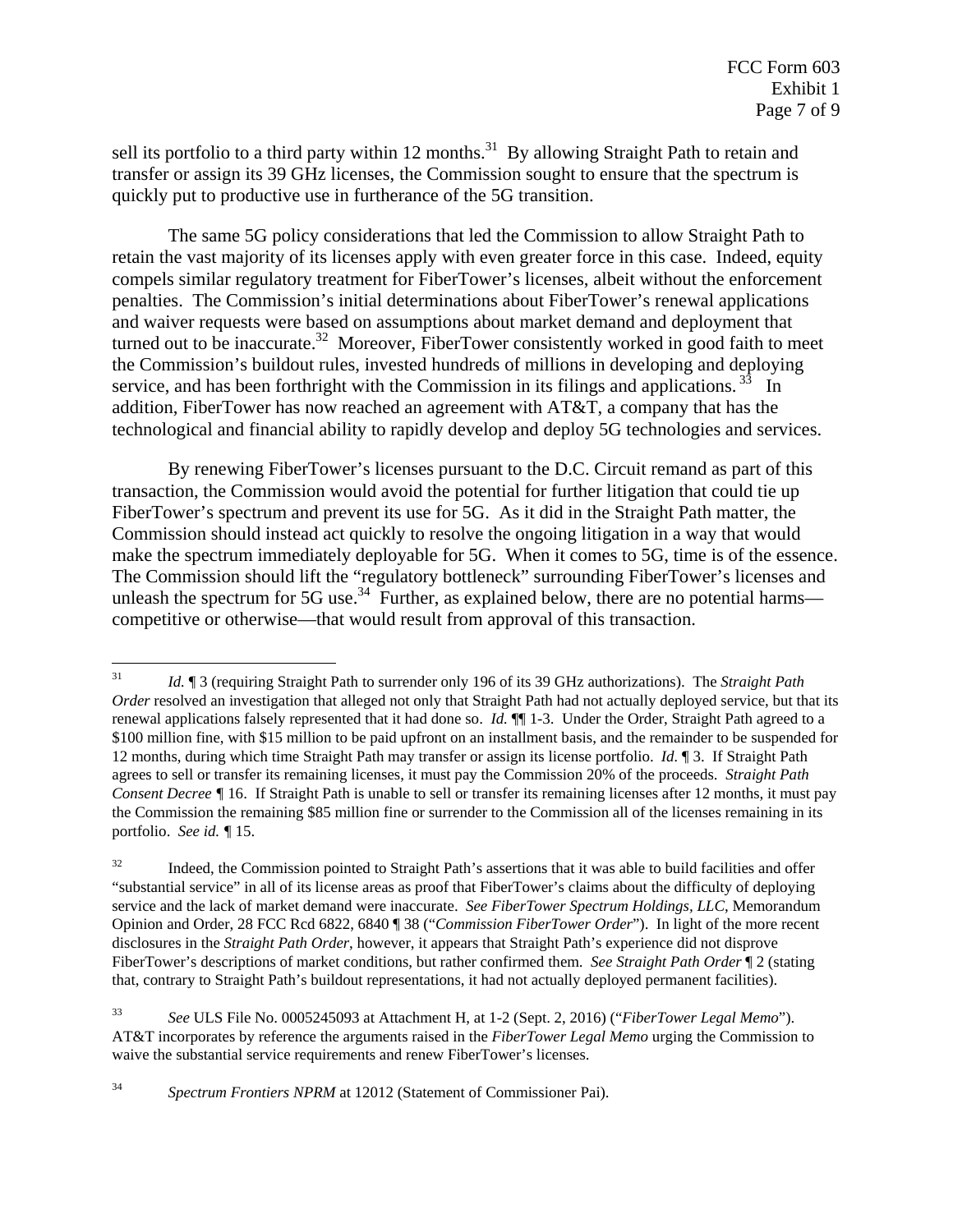#### **V. THE PROPOSED TRANSACTION CREATES NO COMPETITIVE HARM**

 The proposed transaction will have no adverse competitive effects. It will neither cause an overall aggregation that would pose an anticompetitive risk nor reduce actual competition in any meaningful way for a variety of reasons.<sup>35</sup>

*First,* this transaction does not even implicate the majority of metrics used by the Commission to evaluate competitive harm. This transaction does not involve the transfer of customers and it involves only a meager transfer of tower facilities. As a result, the Herfindahl-Hirschman Index ("HHI") is unaffected by this transaction and the Commission's HHI screen is not applicable.<sup>36</sup> Similarly, many of the other competitive variables considered by the Commission in its market-specific transaction review are not changed by this transaction.<sup>37</sup>

*Second,* the proposed transaction will not cause an aggregation of spectrum that would pose an anticompetitive risk. Post-closing, AT&T through affiliated companies under its common control and in which it holds an "attributable interest" for spectrum aggregation purposes, will not exceed the Commission's initial "screen" as a result of this transaction.<sup>38</sup>

*Third*, the proposed transaction will in fact preserve and enhance competition. AT&T is faced with robust competition from Sprint, T-Mobile and Verizon Wireless, along with regional carriers and others such as DISH. All of the national carriers have plans to deploy 5G services.<sup>39</sup> This transaction will enhance competition by enabling AT&T to be a more effective competitor in the provision of 5G services.

36 *See AT&T/KanOkla Order* at ¶¶ 15-16.

<sup>37</sup> These include, but are not limited to, the total number of providers offering mobile broadband service in the market and the market shares of AT&T and its competitors. *See, e.g., AT&T/Kaplan Order* at ¶ 22.

38 *See Spectrum Frontiers Order* at 8081 ¶ 184 (adopting a spectrum aggregation screen of 1250 MHz that applies to licensees acquiring spectrum in the 28 GHz, 37 GHz, and/or 39 GHz bands). Although 24 GHz spectrum is not yet considered part of the mmW spectrum screen adopted by the FCC, AT&T's aggregate mmW holdings would not reach the 1250 MHz threshold as a result of this transaction even if it were included.

<sup>39</sup> *See, e.g.*, Verizon, *Leading the Industry in 4G and 5G Wireless Technology*, *available at* http://www.verizon.com/about/our-company/wireless-network; *The Un-Carrier Road to 5G*, Blog Post (Sept. 20, 2016), available at https://newsroom.t-mobile.com/news-and-blogs/the-un-carrier-road-ahead.htm; *Sprint 2017 Plans Include More 3CCA, Small Cells, and 5G Prep*, (Jan. 3, 2017), *available at* http://www.rcrwireless.com/20170103/carriers/sprint-2017-plans-include-more-3cca-small-cells-and-5g-prep-tag2

<sup>35</sup> 35 In evaluating the competitive effects of proposed transactions, the Commission considers the relevant product market and geographic market. With respect to the domestic wireless markets, the Commission has defined the relevant product market as a mobile telephony/broadband services product market that comprises mobile voice and data services, including mobile voice and data services provided over advanced wireless broadband networks. *See, e.g., AT&T/Kaplan Order* ¶ 15. The Commission has defined the relevant geographic market to be the local markets directly affected by the transaction in most cases. *Id.*